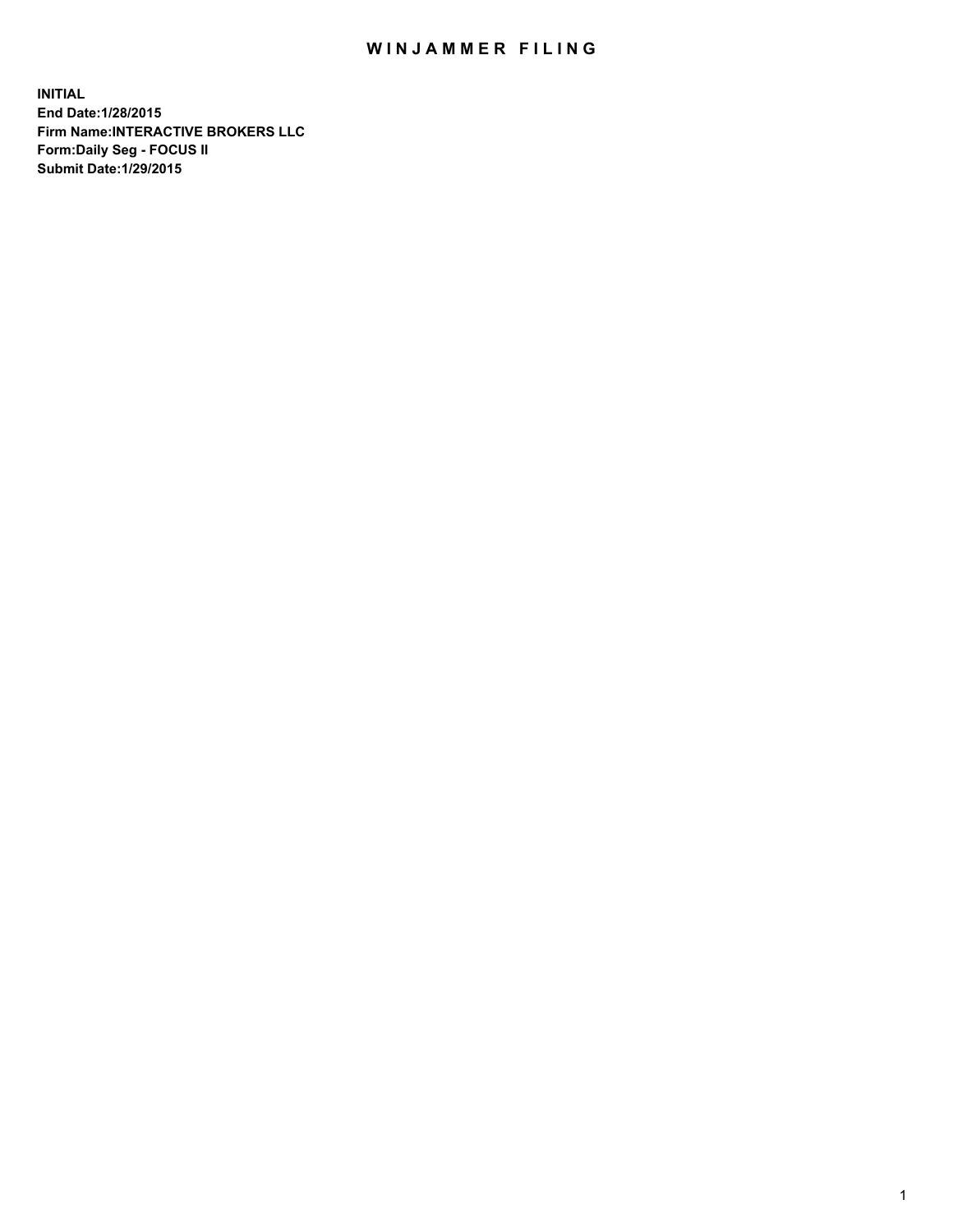## **INITIAL End Date:1/28/2015 Firm Name:INTERACTIVE BROKERS LLC Form:Daily Seg - FOCUS II Submit Date:1/29/2015 Daily Segregation - Cover Page**

| Name of Company<br><b>Contact Name</b><br><b>Contact Phone Number</b><br><b>Contact Email Address</b>                                                                                                                                                                                                                          | <b>INTERACTIVE BROKERS LLC</b><br><b>Michael Ellman</b><br>203-422-8926<br>mellman@interactivebrokers.co<br>$m$ |
|--------------------------------------------------------------------------------------------------------------------------------------------------------------------------------------------------------------------------------------------------------------------------------------------------------------------------------|-----------------------------------------------------------------------------------------------------------------|
| FCM's Customer Segregated Funds Residual Interest Target (choose one):<br>a. Minimum dollar amount: ; or<br>b. Minimum percentage of customer segregated funds required:% ; or<br>c. Dollar amount range between: and; or<br>d. Percentage range of customer segregated funds required between:% and%.                         | <u>0</u><br><u>0</u><br>155,000,000 245,000,000<br>0 <sub>0</sub>                                               |
| FCM's Customer Secured Amount Funds Residual Interest Target (choose one):<br>a. Minimum dollar amount: ; or<br>b. Minimum percentage of customer secured funds required:% ; or<br>c. Dollar amount range between: and; or<br>d. Percentage range of customer secured funds required between:% and%.                           | <u>0</u><br>0<br>80,000,000 120,000,000<br>0 <sub>0</sub>                                                       |
| FCM's Cleared Swaps Customer Collateral Residual Interest Target (choose one):<br>a. Minimum dollar amount: ; or<br>b. Minimum percentage of cleared swaps customer collateral required:% ; or<br>c. Dollar amount range between: and; or<br>d. Percentage range of cleared swaps customer collateral required between:% and%. | $\overline{\mathbf{0}}$<br>$\underline{\mathbf{0}}$<br>0 <sub>0</sub><br>0 <sub>0</sub>                         |
| Current ANC:on<br><b>Broker Dealer Minimum</b><br>Debit/Deficit - CustomersCurrent AmountGross Amount<br>Domestic Debit/Deficit<br>Foreign Debit/Deficit                                                                                                                                                                       | 2,500,903,336 28-JAN-2015<br>275,513,743<br>4,570,891<br>8,347,0030                                             |
| Debit/Deficit - Non CustomersCurrent AmountGross Amount<br>Domestic Debit/Deficit<br>Foreign Debit/Deficit<br>Proprietary Profit/Loss<br>Domestic Profit/Loss                                                                                                                                                                  | 0 <sub>0</sub><br>00<br><u>0</u>                                                                                |
| Foreign Profit/Loss<br>Proprietary Open Trade Equity<br>Domestic OTE<br>Foreign OTE<br><b>SPAN</b><br><b>Customer SPAN Calculation</b>                                                                                                                                                                                         | <u>0</u><br><u>0</u><br><u>0</u><br>1,194,105,597                                                               |
| Non-Customer SPAN Calcualation<br><b>Proprietary Capital Charges</b><br>Minimum Dollar Amount Requirement<br>Other NFA Dollar Amount Requirement                                                                                                                                                                               | 37,963,612<br><u>0</u><br>20,000,000 [7465]<br>21,895,354 [7475]                                                |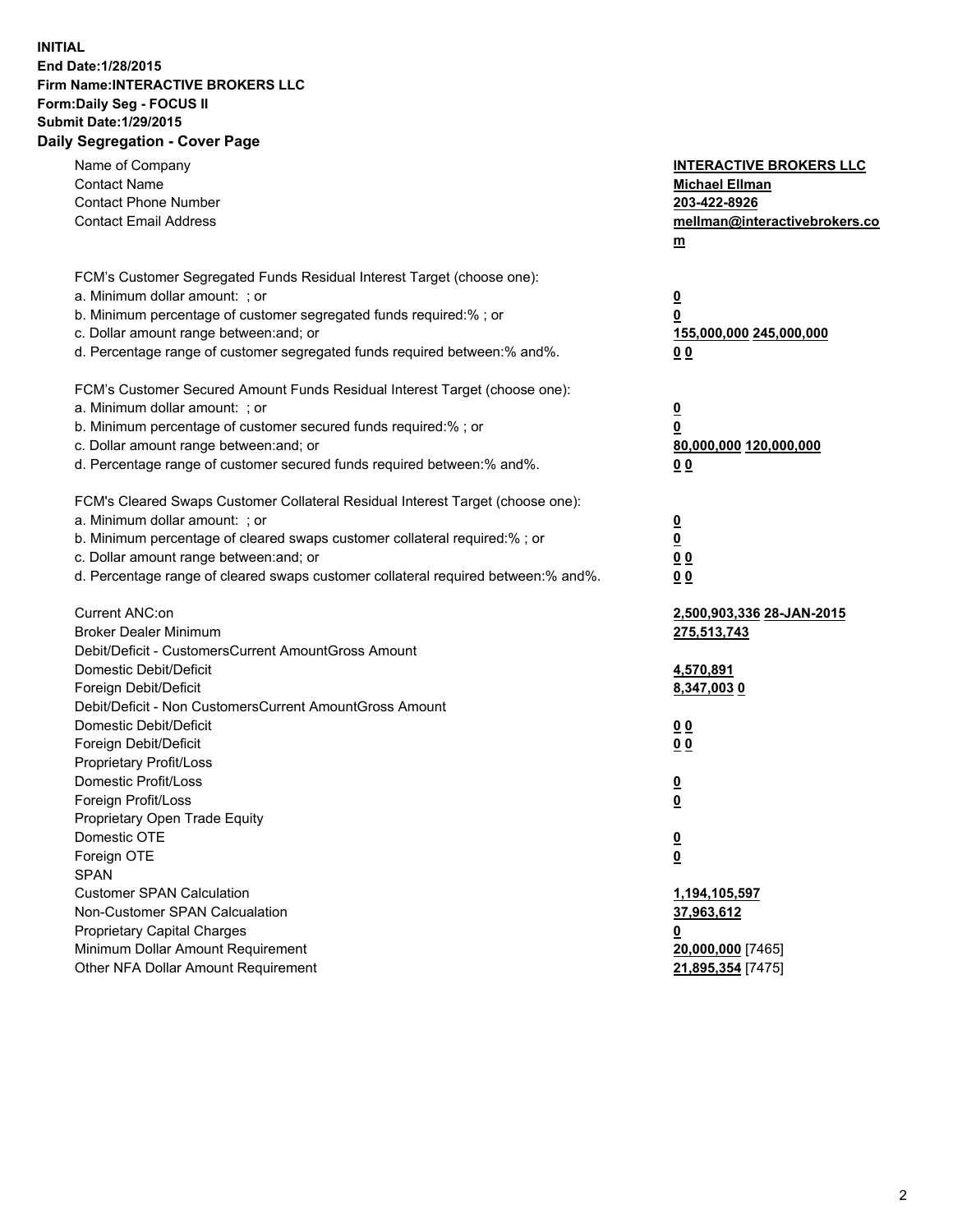## **INITIAL End Date:1/28/2015 Firm Name:INTERACTIVE BROKERS LLC Form:Daily Seg - FOCUS II Submit Date:1/29/2015 Daily Segregation - Secured Amounts**

|     | Dany Ocgregation - Oceanea Amounts                                                                         |                                    |
|-----|------------------------------------------------------------------------------------------------------------|------------------------------------|
|     | Foreign Futures and Foreign Options Secured Amounts                                                        |                                    |
|     | Amount required to be set aside pursuant to law, rule or regulation of a foreign                           | $0$ [7305]                         |
|     | government or a rule of a self-regulatory organization authorized thereunder                               |                                    |
| 1.  | Net ledger balance - Foreign Futures and Foreign Option Trading - All Customers                            |                                    |
|     | A. Cash                                                                                                    | 401,561,867 [7315]                 |
|     | B. Securities (at market)                                                                                  | $0$ [7317]                         |
| 2.  | Net unrealized profit (loss) in open futures contracts traded on a foreign board of trade                  | -4,602,153 [7325]                  |
| 3.  | Exchange traded options                                                                                    |                                    |
|     | a. Market value of open option contracts purchased on a foreign board of trade                             | 102,066 [7335]                     |
|     | b. Market value of open contracts granted (sold) on a foreign board of trade                               | -100,892 [7337]                    |
| 4.  | Net equity (deficit) (add lines 1.2. and 3.)                                                               | 396,960,888 [7345]                 |
| 5.  | Account liquidating to a deficit and account with a debit balances - gross amount                          | 8,347,003 [7351]                   |
|     | Less: amount offset by customer owned securities                                                           | 0 [7352] 8,347,003 [7354]          |
| 6.  | Amount required to be set aside as the secured amount - Net Liquidating Equity                             | 405,307,891 [7355]                 |
|     | Method (add lines 4 and 5)                                                                                 |                                    |
| 7.  | Greater of amount required to be set aside pursuant to foreign jurisdiction (above) or line                | 405,307,891 [7360]                 |
|     | 6.                                                                                                         |                                    |
|     | FUNDS DEPOSITED IN SEPARATE REGULATION 30.7 ACCOUNTS                                                       |                                    |
| 1.  | Cash in banks                                                                                              |                                    |
|     | A. Banks located in the United States                                                                      | 367,215,255 [7500]                 |
|     | B. Other banks qualified under Regulation 30.7                                                             | 0 [7520] 367,215,255 [7530]        |
| 2.  | Securities                                                                                                 |                                    |
|     | A. In safekeeping with banks located in the United States                                                  | $0$ [7540]                         |
|     | B. In safekeeping with other banks qualified under Regulation 30.7                                         | 0 [7560] 0 [7570]                  |
| 3.  | Equities with registered futures commission merchants                                                      |                                    |
|     | A. Cash                                                                                                    | $0$ [7580]                         |
|     | <b>B.</b> Securities                                                                                       | <u>0</u> [7590]                    |
|     | C. Unrealized gain (loss) on open futures contracts                                                        | $0$ [7600]                         |
|     | D. Value of long option contracts                                                                          | $0$ [7610]                         |
|     | E. Value of short option contracts                                                                         | 0 [7615] 0 [7620]                  |
| 4.  | Amounts held by clearing organizations of foreign boards of trade                                          |                                    |
|     | A. Cash                                                                                                    | $0$ [7640]                         |
|     | <b>B.</b> Securities                                                                                       | $0$ [7650]                         |
|     | C. Amount due to (from) clearing organization - daily variation                                            | $0$ [7660]                         |
|     | D. Value of long option contracts                                                                          | $0$ [7670]                         |
|     | E. Value of short option contracts                                                                         | 0 [7675] 0 [7680]                  |
| 5.  | Amounts held by members of foreign boards of trade                                                         |                                    |
|     | A. Cash                                                                                                    | 145,338,651 [7700]                 |
|     | <b>B.</b> Securities                                                                                       | $0$ [7710]                         |
|     | C. Unrealized gain (loss) on open futures contracts                                                        | $-6,776,443$ [7720]                |
|     | D. Value of long option contracts                                                                          | 102,062 [7730]                     |
|     | E. Value of short option contracts                                                                         | -100,888 [7735] 138,563,382 [7740] |
| 6.  | Amounts with other depositories designated by a foreign board of trade                                     | 0 [7760]                           |
| 7.  | Segregated funds on hand                                                                                   | $0$ [7765]                         |
| 8.  | Total funds in separate section 30.7 accounts                                                              | 505,778,637 [7770]                 |
| 9.  | Excess (deficiency) Set Aside for Secured Amount (subtract line 7 Secured Statement<br>Page 1 from Line 8) | 100,470,746 [7380]                 |
| 10. | Management Target Amount for Excess funds in separate section 30.7 accounts                                | 80,000,000 [7780]                  |
| 11. | Excess (deficiency) funds in separate 30.7 accounts over (under) Management Target                         | 20,470,746 [7785]                  |
|     |                                                                                                            |                                    |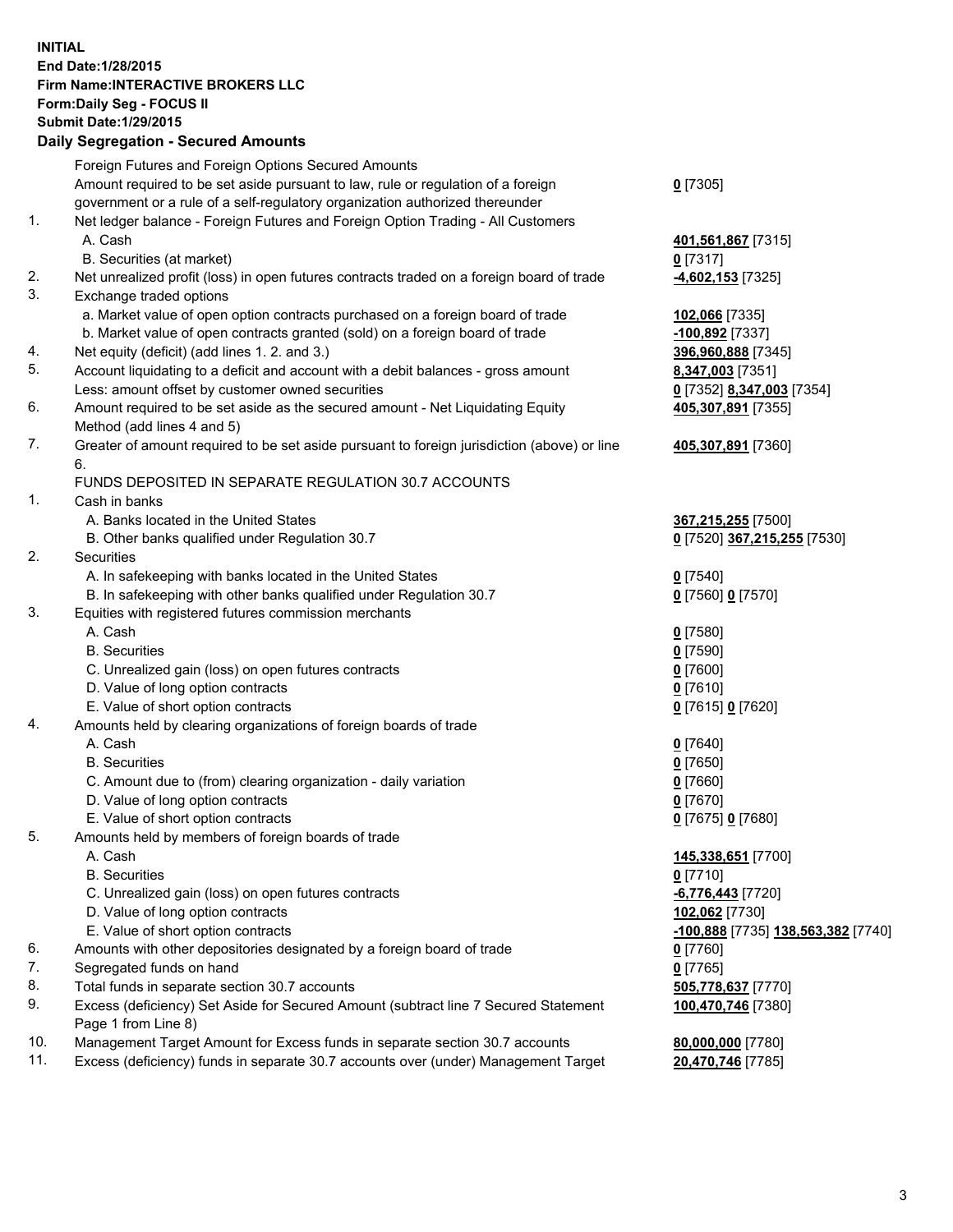**INITIAL End Date:1/28/2015 Firm Name:INTERACTIVE BROKERS LLC Form:Daily Seg - FOCUS II Submit Date:1/29/2015 Daily Segregation - Segregation Statement** SEGREGATION REQUIREMENTS(Section 4d(2) of the CEAct) 1. Net ledger balance A. Cash **2,370,415,774** [7010] B. Securities (at market) **0** [7020] 2. Net unrealized profit (loss) in open futures contracts traded on a contract market **111,731,156** [7030] 3. Exchange traded options A. Add market value of open option contracts purchased on a contract market **121,632,369** [7032] B. Deduct market value of open option contracts granted (sold) on a contract market **-213,225,504** [7033] 4. Net equity (deficit) (add lines 1, 2 and 3) **2,390,553,795** [7040] 5. Accounts liquidating to a deficit and accounts with debit balances - gross amount **4,570,891** [7045] Less: amount offset by customer securities **0** [7047] **4,570,891** [7050] 6. Amount required to be segregated (add lines 4 and 5) **2,395,124,686** [7060] FUNDS IN SEGREGATED ACCOUNTS 7. Deposited in segregated funds bank accounts A. Cash **463,191,466** [7070] B. Securities representing investments of customers' funds (at market) **1,228,644,886** [7080] C. Securities held for particular customers or option customers in lieu of cash (at market) **0** [7090] 8. Margins on deposit with derivatives clearing organizations of contract markets A. Cash **17,248,360** [7100] B. Securities representing investments of customers' funds (at market) **100,048,808** [7110] C. Securities held for particular customers or option customers in lieu of cash (at market) **0** [7120] 9. Net settlement from (to) derivatives clearing organizations of contract markets **-788,297** [7130] 10. Exchange traded options A. Value of open long option contracts **1,477,955** [7132] B. Value of open short option contracts **-10,605,764** [7133] 11. Net equities with other FCMs A. Net liquidating equity **-42,669,349** [7140] B. Securities representing investments of customers' funds (at market) **840,420,130** [7160] C. Securities held for particular customers or option customers in lieu of cash (at market) **0** [7170] 12. Segregated funds on hand **0** [7150] 13. Total amount in segregation (add lines 7 through 12) **2,596,968,195** [7180] 14. Excess (deficiency) funds in segregation (subtract line 6 from line 13) **201,843,509** [7190] 15. Management Target Amount for Excess funds in segregation **155,000,000** [7194]

16. Excess (deficiency) funds in segregation over (under) Management Target Amount Excess

**46,843,509** [7198]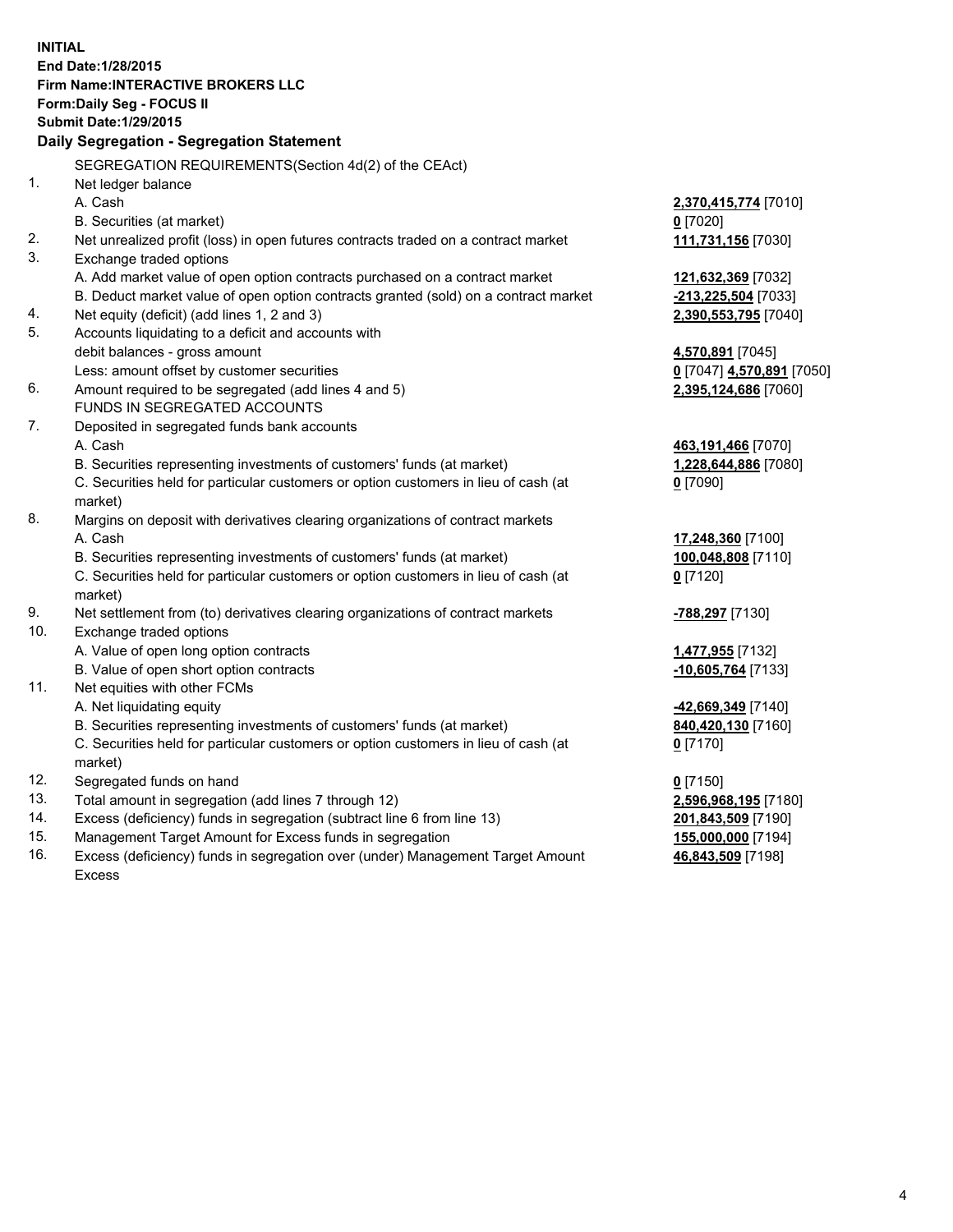## **INITIAL End Date:1/28/2015 Firm Name:INTERACTIVE BROKERS LLC Form:Daily Seg - FOCUS II Submit Date:1/29/2015 Daily Segregation - Supplemental**

| $\blacksquare$           | Total gross margin deficiencies - Segregated Funds Origin                              | 561,050 [9100] |
|--------------------------|----------------------------------------------------------------------------------------|----------------|
| $\blacksquare$           | Total gross margin deficiencies - Secured Funds Origin                                 | 126,755 [9101] |
| $\blacksquare$           | Total gross margin deficiencies - Cleared Swaps Customer Collateral Funds Origin       | $0$ [9102]     |
| $\blacksquare$           | Total gross margin deficiencies - Noncustomer and Proprietary Accounts Origin          | $0$ [9103]     |
| $\blacksquare$           | Total number of accounts contributing to total gross margin deficiencies - Segregated  | 8 [9104]       |
|                          | <b>Funds Origin</b>                                                                    |                |
| $\blacksquare$           | Total number of accounts contributing to total gross margin deficiencies - Secured     | 4 [9105]       |
|                          | Funds Origin                                                                           |                |
| $\overline{\phantom{a}}$ | Total number of accounts contributing to the total gross margin deficiencies - Cleared | $0$ [9106]     |
|                          | Swaps Customer Collateral Funds Origin                                                 |                |
| $\blacksquare$           | Total number of accounts contributing to the total gross margin deficiencies -         | $0$ [9107]     |
|                          | Noncustomer and Proprietary Accounts Origin                                            |                |
| $\blacksquare$           | Upload a copy of the firm's daily margin report the FCM uses to issue margin calls     |                |
|                          | which corresponds with the reporting date.                                             |                |

01.28.2015 Commodity Margin Deficiency Report V01.xls